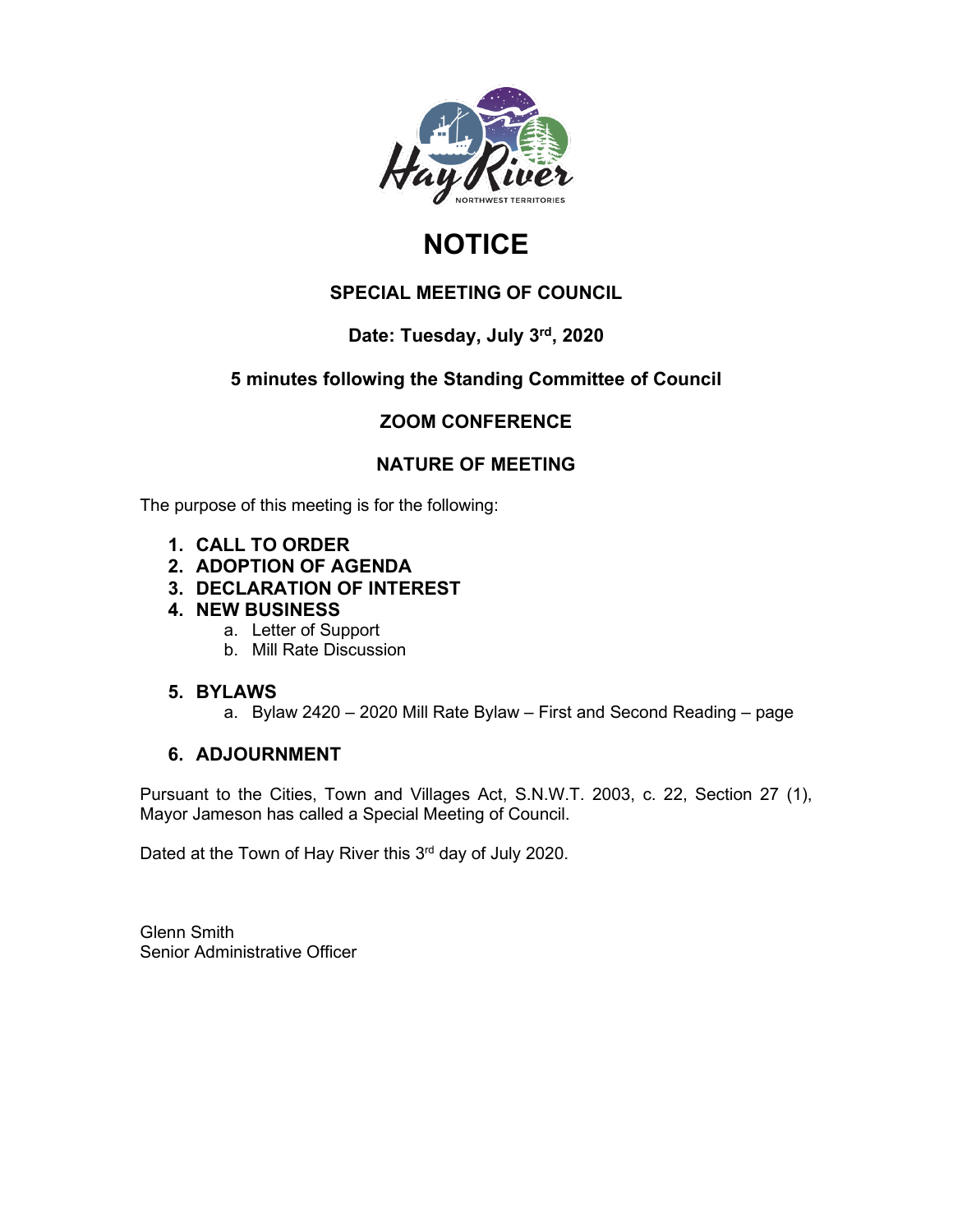### **MEMORANDUM**

**TO: Glenn Smith - Senior Administrative Officer**

**FROM: Mayor Jameson**

**DATE: Friday, July 3rd, 2020**

### **RE: SPECIAL MEETING OF COUNCIL**

Pursuant to Section 27 (1) of the Cities, Towns and Villages Act, we have called a Special Meeting of Town Council to be held on:

### **Tuesday, July 7th, 2020 5 Minutes after Standing Committee of Council Zoom Conference**

The purpose of this meeting is for the following:

- **1. CALL TO ORDER**
- **2. ADOPTION OF AGENDA**
- **3. DECLARATION OF INTEREST**
- **4. NEW BUSINESS**
	- a. Letter of Support
	- b. Mill Rate Discussion

### **5. BYLAWS**

a. Bylaw 2420 – 2020 Mill Rate Bylaw – First and Second Reading – page

### **6. ADJOURNMENT**

Pursuant to the Cities, Town and Villages Act, S.N.W.T. 2003, c. 22, Section 27(1), Mayor Jameson has called a Special Meeting of Council.

Dated at the Town of Hay River this 3<sup>rd</sup> day of July 2020.

Mayor Kandis Jameson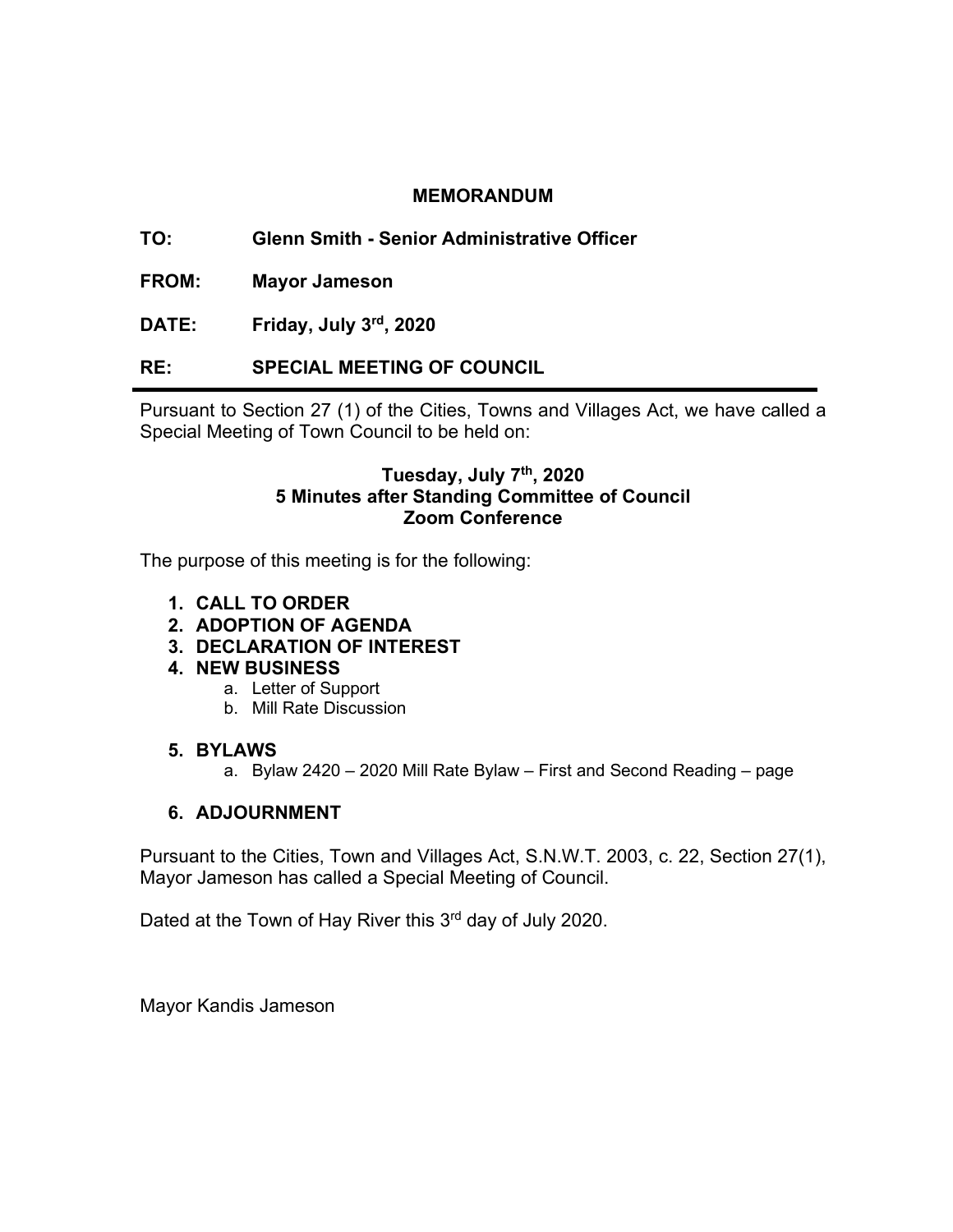

*TOWN OF HAY RIVER*<br>*SPECIAL MEETING OF COUNCIL* 5 minutes following the Standing Committee of Co **5 minutes following the Standing Committee of Council** 

### **AGENDA**

- **1. CALL TO ORDER**
- **2. ADOPTION OF AGENDA**
- **3. DECLARATION OF INTEREST**

### **4. NEW BUSINESS**

- a. Letter of Support page 4-6
- b. Mill Rate Discussion page 7-9

### **5. BYLAWS**

a. Bylaw 2420 – 2020 Mill Rate Bylaw – First and Second Reading – page 10-12

### **6. ADJOURNMENT**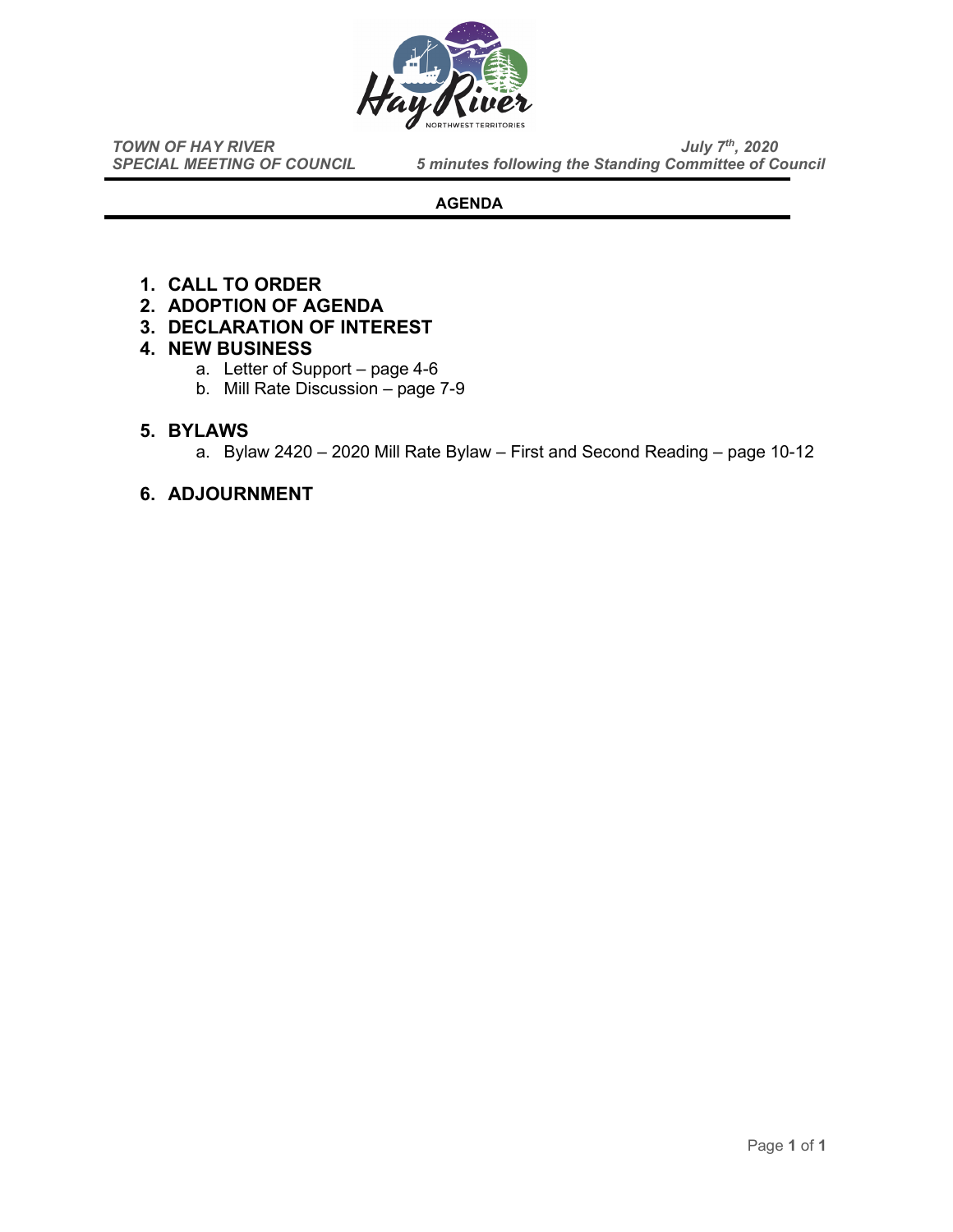

**REPORT TO COUNCIL**

### **DEPARTMENT: ADMINISTRATION DATE: July 7, 2020**

### **SUBJECT: LETTER OF SUPPORT FOR PERSONS WITH DISABILITIES**

### **RECOMMENDATION:**

**THAT THE COUNCIL OF THE TOWN OF HAY RIVER directs Administration to draft a letter supporting the Persons with Disabilities' application for "Youth Centre Initiatives" for Youth programs.**

### **BACKGROUND:**

See attachment for the background information supporting this letter of support.

### **COUNCIL POLICY / STRATEGY OR GOAL:**

N/A

**APPLICABLE LEGISLATION, BYLAWS, STUDIES, PLANS:**

N/A

**FINANCIAL IMPLICATIONS:**

N/A

### **ALTERNATIVES TO RECOMMENDATIONS:**

N/A

### **ATTACHMENTS:**

Letter of support form – Persons with Disabilities

**Prepared by: Reviewed by: Reviewed by: Reviewed by: Reviewed by: Reviewed by: Reviewed by: Reviewed by: Reviewed by: Reviewed by: Reviewed by: Reviewed by: Reviewed by: Reviewed by: Reviewed by** Stacey Barnes

# Council Administrator Council Administrator Senior Administrative Officer<br>
July 3<sup>rd,</sup> 2020 July 3rd, 2020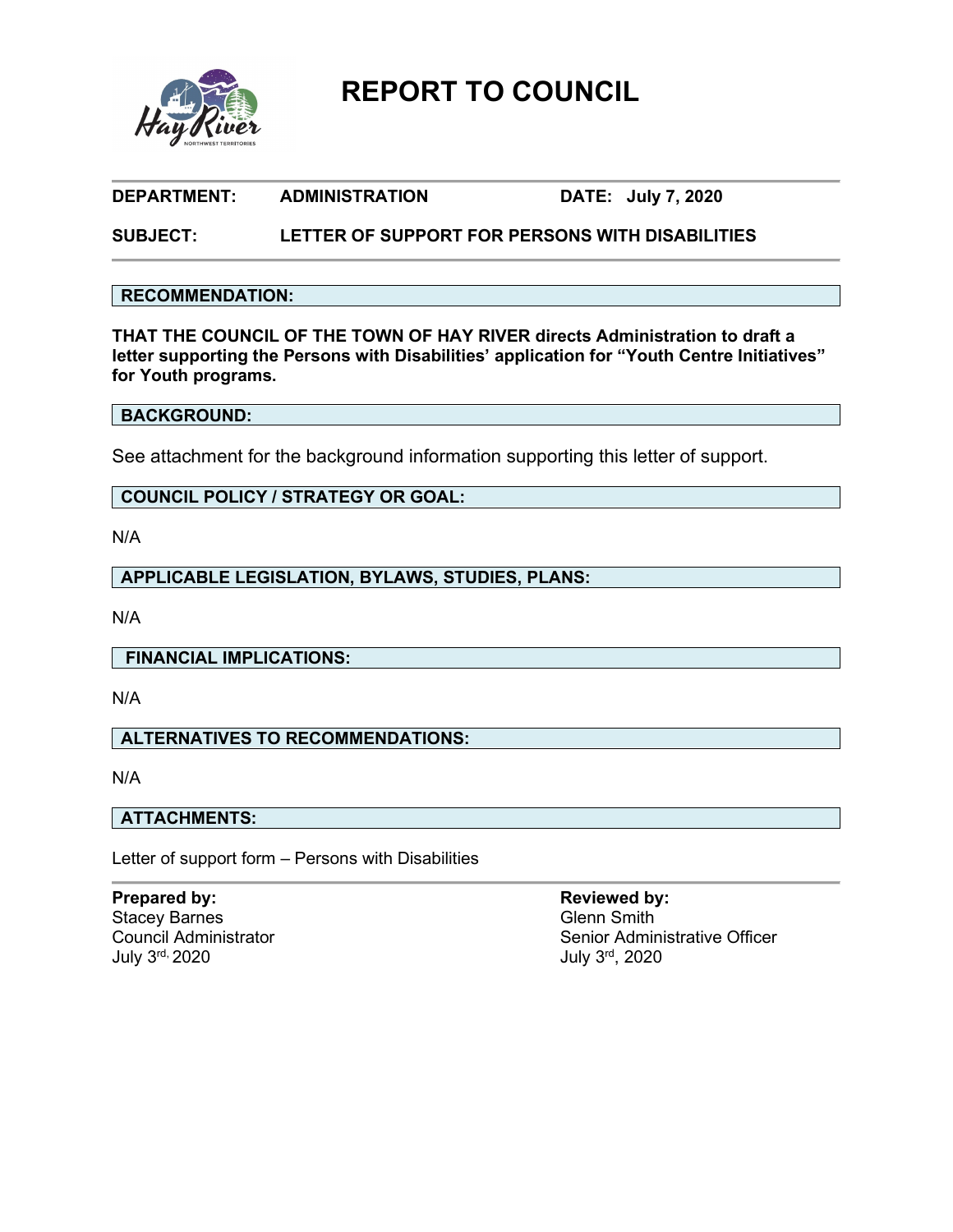

Name of Group or Persons: Hay Bive Committee For Pasons With Disabilities Funding Program Name: <u>Youth Centre Programs</u> Amount of Funding being applied for: 413,888 Due Date of Application: No due date this year Brief Background of organization and funding program: Fondeing 15 provided through MACA-Yarth Cerbes Initiative, Attached is our program availability. We offer literacy, life skills, enployment, social/recreational programs and homework club, family literacy and skills training. <u>hast year, we helped two students with educational</u> Support to help graduate from high school and prepare for post-secondary. We have received finding from MACA for seven years for the youth program.<br>Ages of youth served is 5 years to 25 years. Signature of Applicant: Pravince Bartlett Date: June 30, 2000<br>I We also continue to partner with ELE, DHSS and NWT Hasing<br>to assist with hassing and other educational support.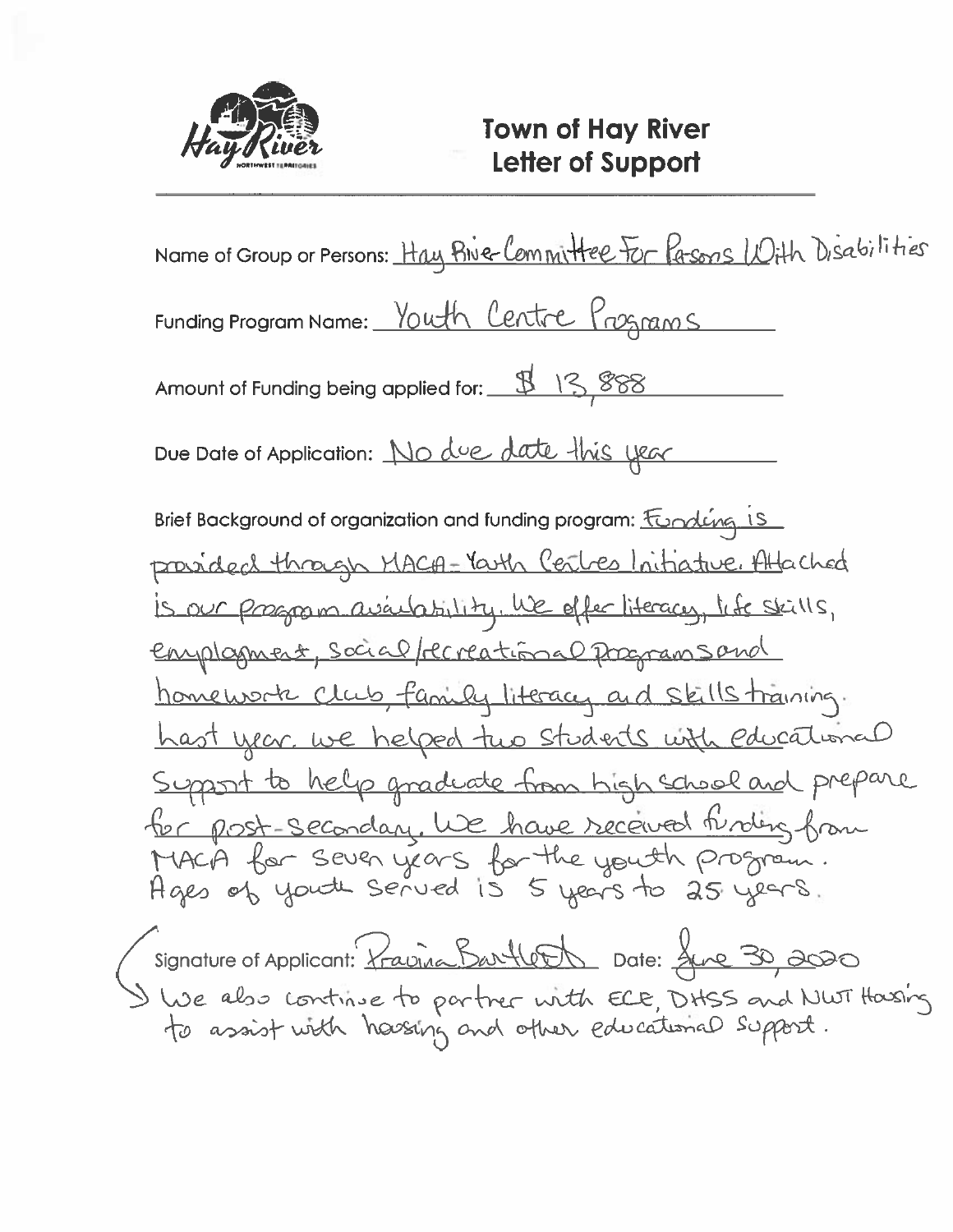$\Omega$ P. Hay River, NT X0E 1G1 3 Studney Drive **Box 4360** 867) 875-4448

- (867) 875-8385
- $\boldsymbol{\Gamma}$ (867) 875-4442
- Ü hrcpd@northwestel.net



# What We Offer to Hay River and Neighboring Communities

- Advocacy and support for persons with disabilities and their families (applications for housing, income support, completing tax returns, medical appointment escort, etc.)
- Programs:
- Employment
- Literacy
- Life Skills
- Nutrition and Hecteation
- 
- Residential School Trauma Support
- **Temporary Day Shelter**
- Substance Support Group (weekly and private sessions)
- Meals
- 
- Clothing<br>Crafts & Arts: sewing, quilting, traditional arts, repurposing materials<br>Crafts & Arts: sewing, quilting, traditional arts,
- Social programs bowling, bingo, karaoke, etc.
- 
- Training Courses:
- PC and Administration
- Driver's license class 5
- On-The-Land (fishing, trapping, drying meat)
- Employment Skills:
- **Snow Removal**
- 
- Landscaping
- **Heavy Equipment**
- Customer Service & Sales
- 
- Food Services Industry Commercial and Food Safe
- Agriculture garden & greenhouse- food production and harvesting
- Youth Programs: homework club, recreation and social events

# We are here to help you and your family.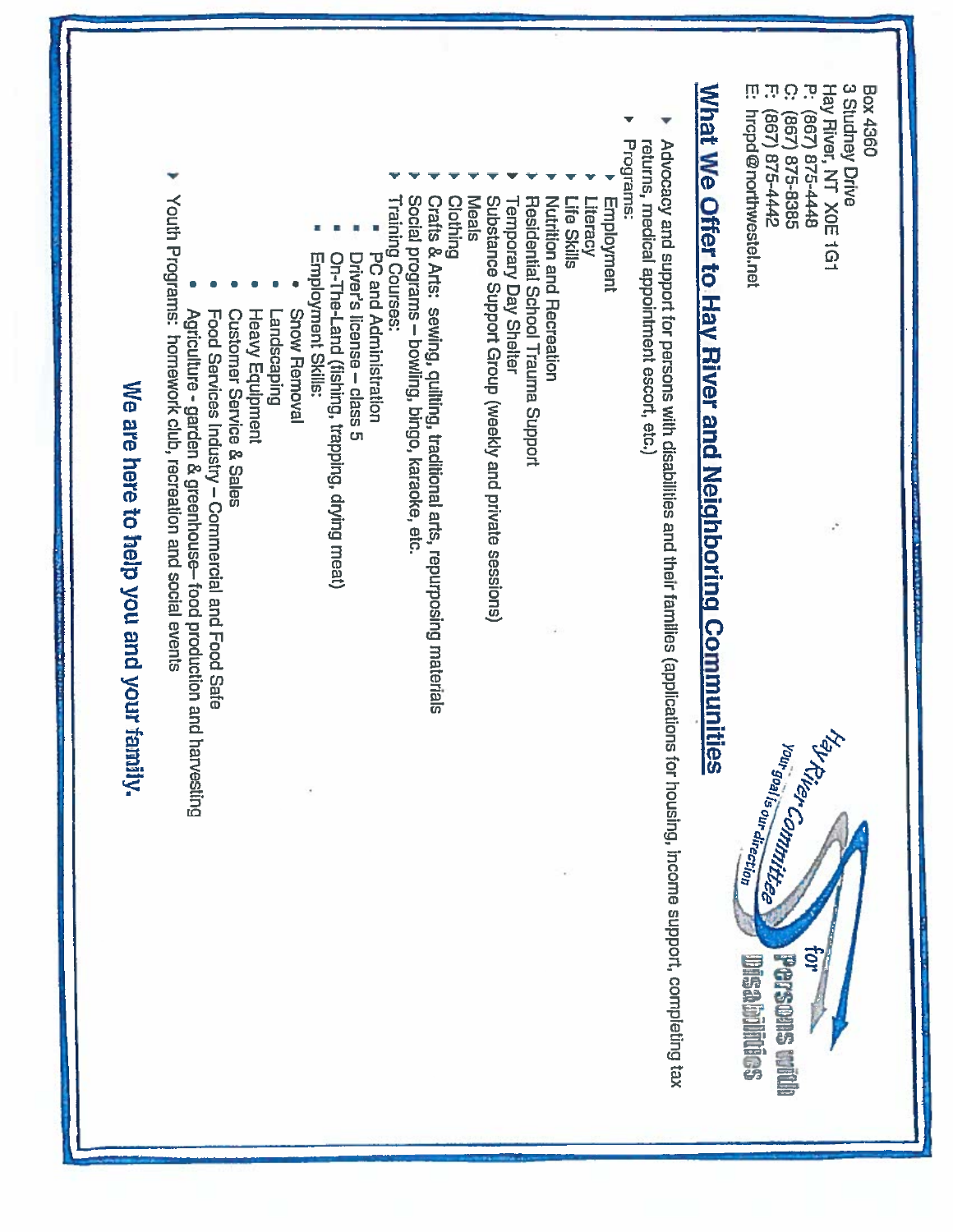

## **REPORT TO COUNCIL**

### **DEPARTMENT: FINANCE AND ADMINISTRATION DATE: JULY 7, 2020**

**SUBJECT: 2020 MILL RATE DISCUSSION**

### **RECOMMENDATION:**

### **THAT THE COUNCIL OF THE TOWN OF HAY RIVER accepts this information item on mill rates as presented.**

### **BACKGROUND:**

During the budget process every year, Council approves the amount of revenue required to operate the municipality. From this amount they subtract other sources of known revenues such as grants, licenses, user fees, etc. and the difference between those sources of revenues and expenses is the amount to be raised by property taxes.

The amount to be raised is divided by the total value of all property in the municipality and multiplied by 1,000 to determine the tax rate, also known as the mill rate. The calculation expressed as an equation is as follows:

| Amount to be raised (a)      | $X$ 1,000 = mill rate |  |
|------------------------------|-----------------------|--|
| Total taxable assessment (b) |                       |  |

(a) As determined by Council during the O&M budget process

(b) As determined by the GNWT assessors

The word "Mil" is derived from the Latin word for one thousand. In tax terms, one mil is equal to 1/1,000 of a dollar or \$1.00 in tax for each one thousand dollars (\$1,000) of assessed value.

Other levels of government do not pay property tax however they do pay a "grant in lieu" of tax. Municipal properties are exempt from tax as are a few other properties such as churches, etc.

Property assessments for government land and improvements are categorize according to predominant use property class (e.g. residential, commercial, industrial, institutional, etc.) and calculation of grants in lieu are derived using the same mill rates that apply for taxable properties (by class). Therefore, for the purposes of this paper the revenues earned through grants in lieu are included as a source of revenue derived from property assessments and any recommended increases will apply to properties that are grantable.

The 2020 mill rates are applied to 2019 assessment values to generate the revenue that is approved during the 2020 O&M budget process.

On December 11, 2019, Council approved a targeted 2% increase in property tax revenues, which would equate to a gross increase of \$126,000.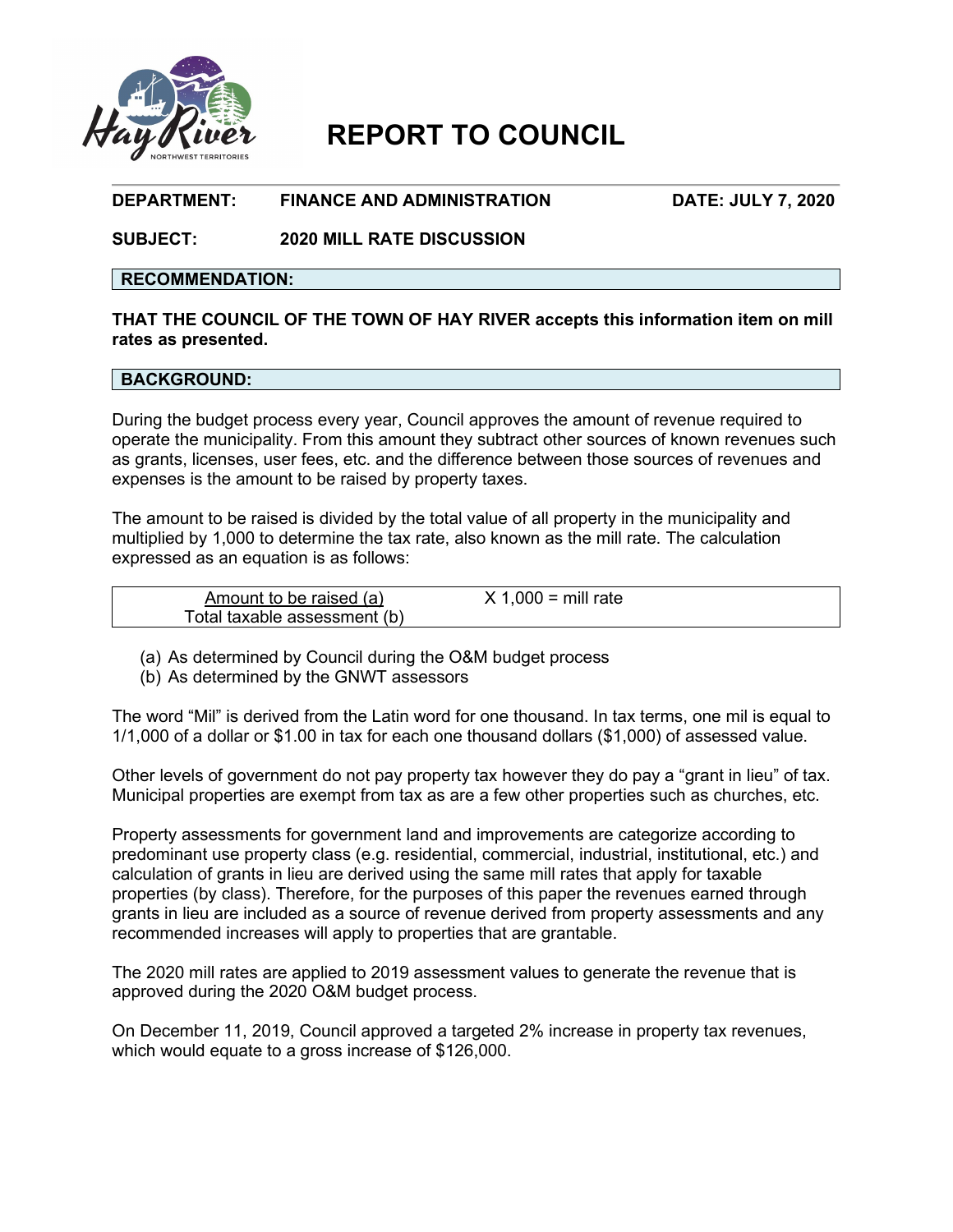### **School Tax Levy**

The Town of Hay River administers a school tax levy on behalf of the GNWT. School tax is collected and remitted to the GNWT and the rate is set by the GNWT. On March 13, 2020, the Town received notice (see attached) that the school tax levy would be set at 2.27 for 2020. The 2019 school tax levy was 2.23. School tax applies to all taxable property as well as all non-GNWT grantable property.

The School tax levy is applied in the same manner as the municipal levy and is assessed per \$1,000 of value.

### **Proposed Mill Rate:**

| <b>Property Class</b>              | <b>Municipal</b> | <b>School Tax</b> | <b>Total</b>     |
|------------------------------------|------------------|-------------------|------------------|
|                                    | <b>Mill Rate</b> | <b>Levy Rate</b>  | <b>Mill Rate</b> |
| 01 Residential                     | 12.950           | 2.27              | 15.220           |
| 02 Commercial                      | 15.600           | 2.27              | 17.870           |
| 03 Industrial                      | 17.700           | 2.27              | 19.970           |
| 04 Institutional                   | 34.250           | 2.27              | 36.520           |
| 05 Urban Other                     | 12.950           | 2.27              | 15.220           |
| 06 Rural Residential Developed     | 11.655           | 2.27              | 13.925           |
| 07 Rural Residential Non-developed | 11.755           | 2.27              | 14.025           |
| 08 Rural Commercial                | 11.755           | 2.27              | 14.025           |
| 09 Rural Industrial Developed      | 11.755           | 2.27              | 14.025           |
| 10 Rural Industrial Non-developed  | 11.755           | 2.27              | 14.025           |
| 11 Rural Agriculture               | 11.755           | 2.27              | 14.025           |
| 12 Rural Quarries and Minerals     | 11.755           | 2.27              | 14.025           |

The revenue to be earned from these proposed rates (excluding school tax which is a flow through to the GNWT) is \$6,454,000. In the case of Class 04- Institutional, very few of the properties under this classification will be charged the Education Mill rate as they are own by the Territorial Government.

### **COUNCIL POLICY/STRATEGY OR GOAL:**

To provide appropriate stewardship of Town assets and finances.

### **APPLICABLE LEGISLATION, BYLAWS OR STUDIES:**

*Cities, Towns and Villages Act, S.N.W.T. 2003, c. 22, Sections 107, 108 and 109* Financial Administration By-law 2252/FIN/11 *NWT Property and Assessment Tax Act*

### **FINANCIAL IMPLICATIONS:**

N/A

2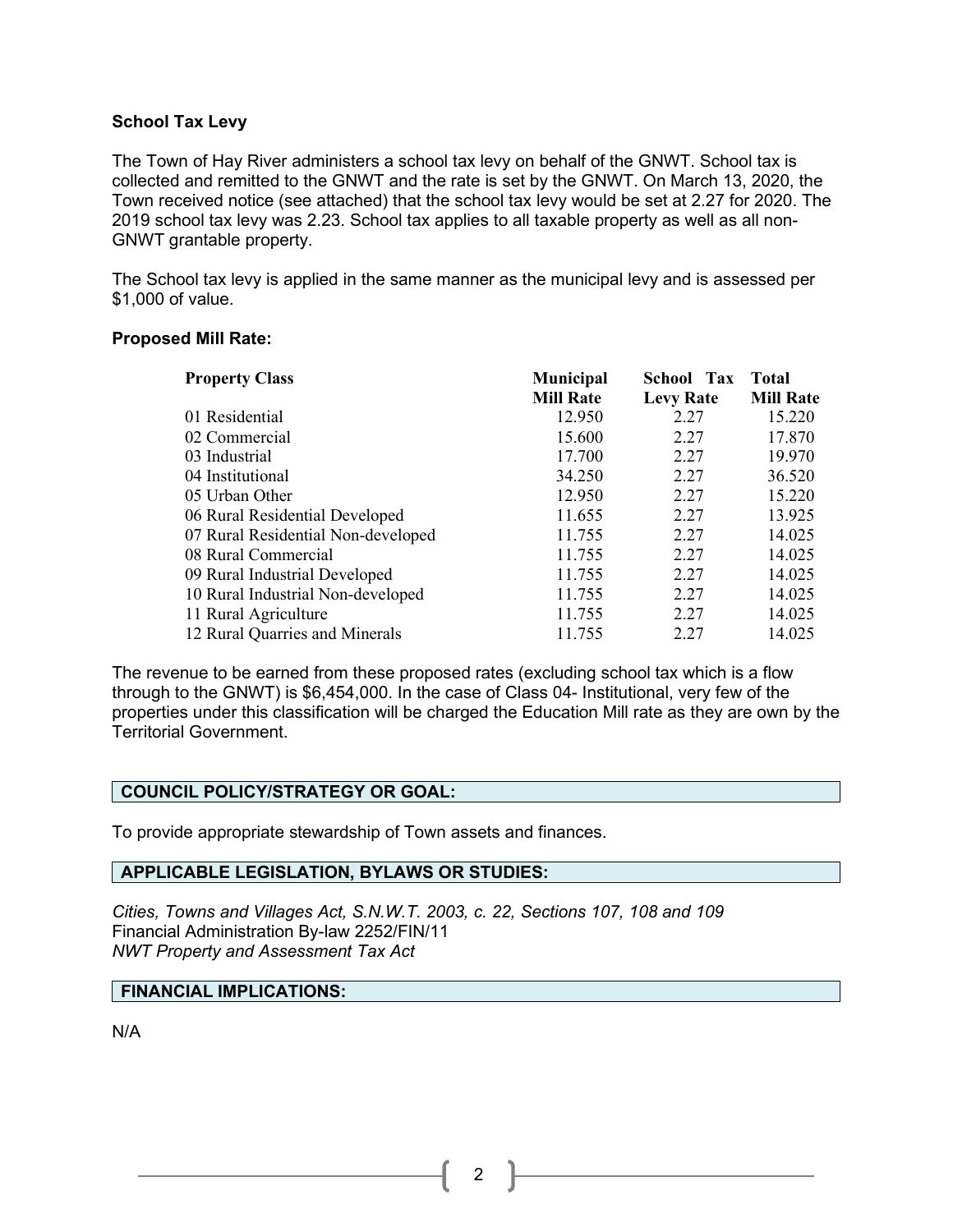### **ALTERNATIVES TO RECOMMENDATIONS:**

N/A

### **ATTACHMENTS:**

*2020 Education Mill Rates – Hay River*

**Prepared by: Reviewed by:**  Sam Mugford, CPA, CA<br>Director of Finance and Administration SAO Director of Finance and Administration<br>Date: June 30, 2020

Date: July 3rd, 2020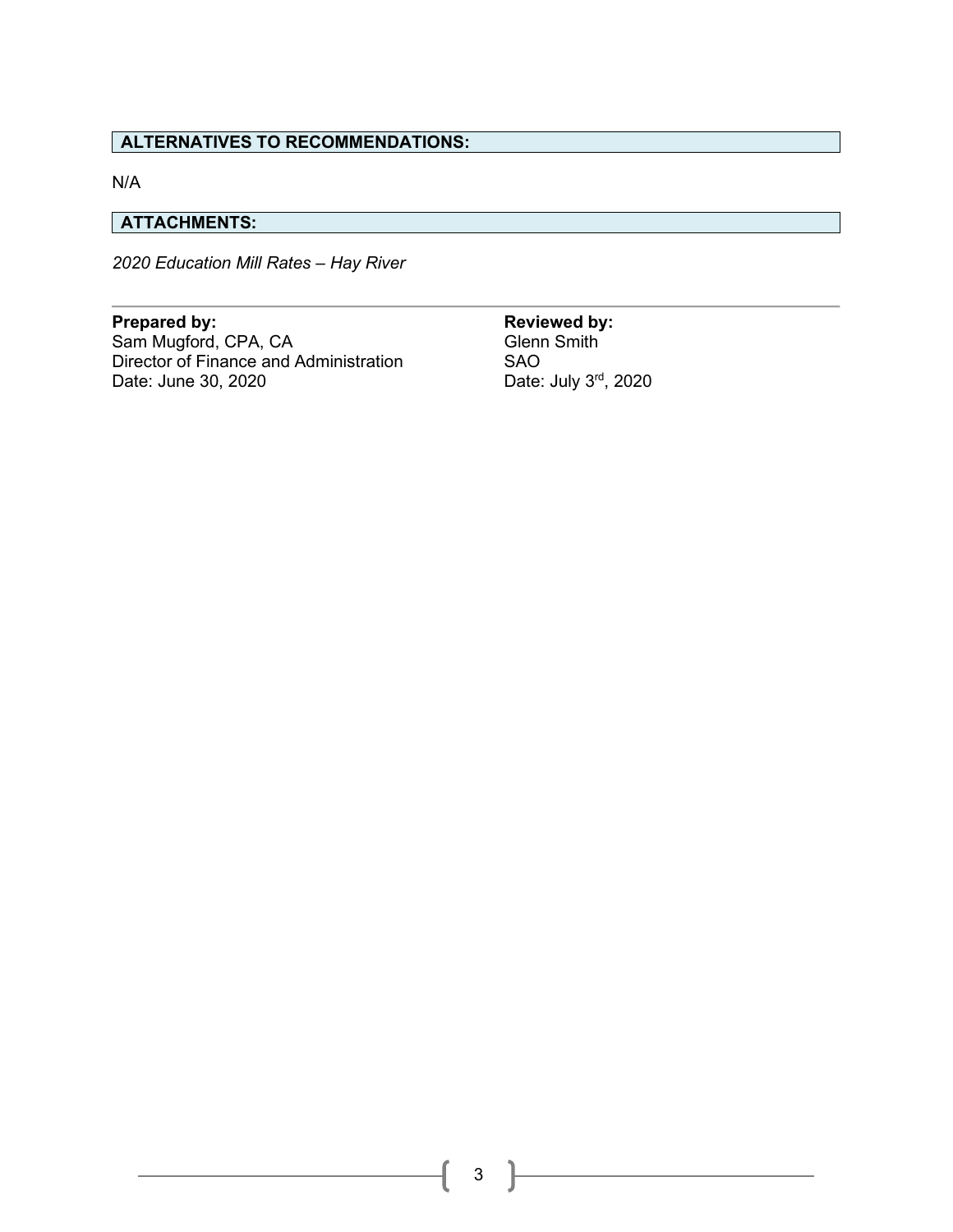### **BY-LAW NO. 2420 MUNICIPAL CORPORATION OF THE TOWN OF HAY RIVER**

A BY-LAW OF THE MUNICIPAL CORPORATION OF THE TOWN OF HAY RIVER, IN THE NORTHWEST TERRITORIES, TO PROVIDE FOR THE ESTABLISHMENT OF A MUNICIPAL AND EDUCATION MILL RATE, PASSED PURSUANT TO SECTION 76 OF THE PROPERTY ASSESSMENT AND TAXATION ACT, BEING CHAPTER P-10, OF THE REVISED STATUTES OF THE NORTHWEST TERRITORIES 1988.

WHEREAS, the Council of the Municipal Corporation of the Town of Hay River, in the Northwest Territories, deems it to be in the public interest and is required by the provision of the Property Assessment and Taxation Act to establish Mill Rates for Municipal and School purposes; and

NOW THEREFORE, the Council of the Town of Hay River, at a duly assembled meeting enacts as follows:

- 1. That this bylaw may be cited as the "2020 Mill Rate Bylaw";
- 2. Except as herein specifically defined, the words and expressions used in this ylaw shall have the same meaning as in the Interpretations Act, the Cities, Towns and Villages Act, and the Property Assessment and Taxation Act, as the case may be.
- 3. That assessed property in the Town of Hay River, liable to taxation and in respect of which grants-in-lieu of taxes may be paid, shall be liable for taxation and grants-in-lieu of taxes as follows:

| <b>Property Class</b>              | Municipal<br><b>Mill Rate</b> | <b>Education</b><br><b>Mill Rate</b> | <b>Total</b><br><b>Mill Rate</b> |
|------------------------------------|-------------------------------|--------------------------------------|----------------------------------|
| 01 Residential                     | 12.950                        | 2.27                                 | 15.220                           |
|                                    |                               |                                      |                                  |
| 02 Commercial                      | 15.600                        | 2.27                                 | 17.870                           |
| 03 Industrial                      | 17.700                        | 2.27                                 | 19.970                           |
| 04 Institutional                   | 34.250                        | 2.27                                 | 36.520                           |
| 05 Urban Other                     | 12.950                        | 2.27                                 | 15.220                           |
| 06 Rural Residential Developed     | 11.655                        | 2.27                                 | 13.925                           |
| 07 Rural Residential Non-developed | 11.755                        | 2.27                                 | 14.025                           |
| 08 Rural Commercial                | 11.755                        | 2.27                                 | 14.025                           |
| 09 Rural Industrial Developed      | 11.755                        | 2.27                                 | 14.025                           |
| 10 Rural Industrial Non-developed  | 11.755                        | 2.27                                 | 14.025                           |
| 11 Rural Agriculture               | 11.755                        | 2.27                                 | 14.025                           |
| 12 Rural Quarries and Minerals     | 11.755                        | 2.27                                 | 14.025                           |

- 4. The minimum tax levy in respect of any assessed property in the Town of Hay River shall be ONE HUNDRED DOLLARS AND NO CENTS (\$100.00).
- 5. A property owner may pay the early discount payment amount in full satisfaction of the 2020 property tax assessment for that property if payment is received by the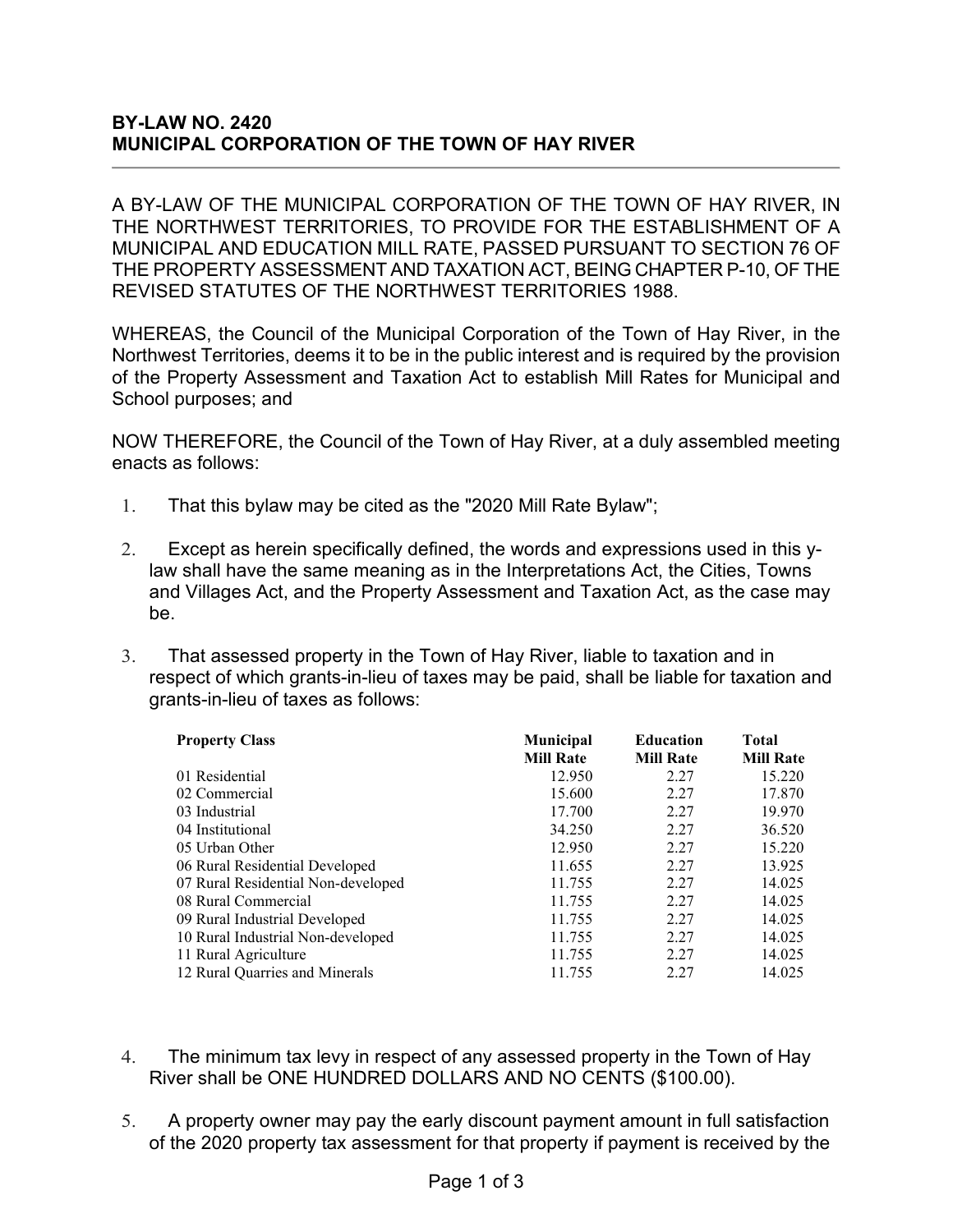Town on or before the deadline specified in the Tax Notice.

- 6. An early payment discount of TWO PERCENT (2%) shall apply to the municipal portion of 2020 taxes payable pursuant to this By-law if:
	- a) all of the taxes levied for the property (including School Taxes levied under section 8 of this bylaw) for 2020; and
	- b) any outstanding taxes, interest, penalties or collection costs owing from any prior taxation year,

are received by the Town on or before the discount deadline date specified in the Tax Notice.

- 7. Taxes are due and payable in full within SIXTY (60) DAYS of the date of mailing of the Tax Notices.
- 8. Any taxes remaining unpaid after SIXTY (60) DAYS from the date of mailing of the Tax Notice, a penalty of ONE POINT FIVE PERCENT (1.5%) of the unpaid balance of taxes owing will be added on the first day of the month following the expiration of the SIXTY (60) DAYS and a further ONE POINT FIVE PERCENT (1.5%) of the unpaid balance of the taxes owing on the first day of each and every calendar month thereafter, so long as the taxes remain unpaid.

READ A FIRST TIME this day of , 2020.

\_\_\_\_\_\_\_\_\_\_\_\_\_\_\_\_\_\_\_\_\_\_\_\_\_\_\_\_\_\_ Mayor

READ A SECOND TIME this day of , 2020.

\_\_\_\_\_\_\_\_\_\_\_\_\_\_\_\_\_\_\_\_\_\_\_\_\_\_\_\_\_\_

Mayor